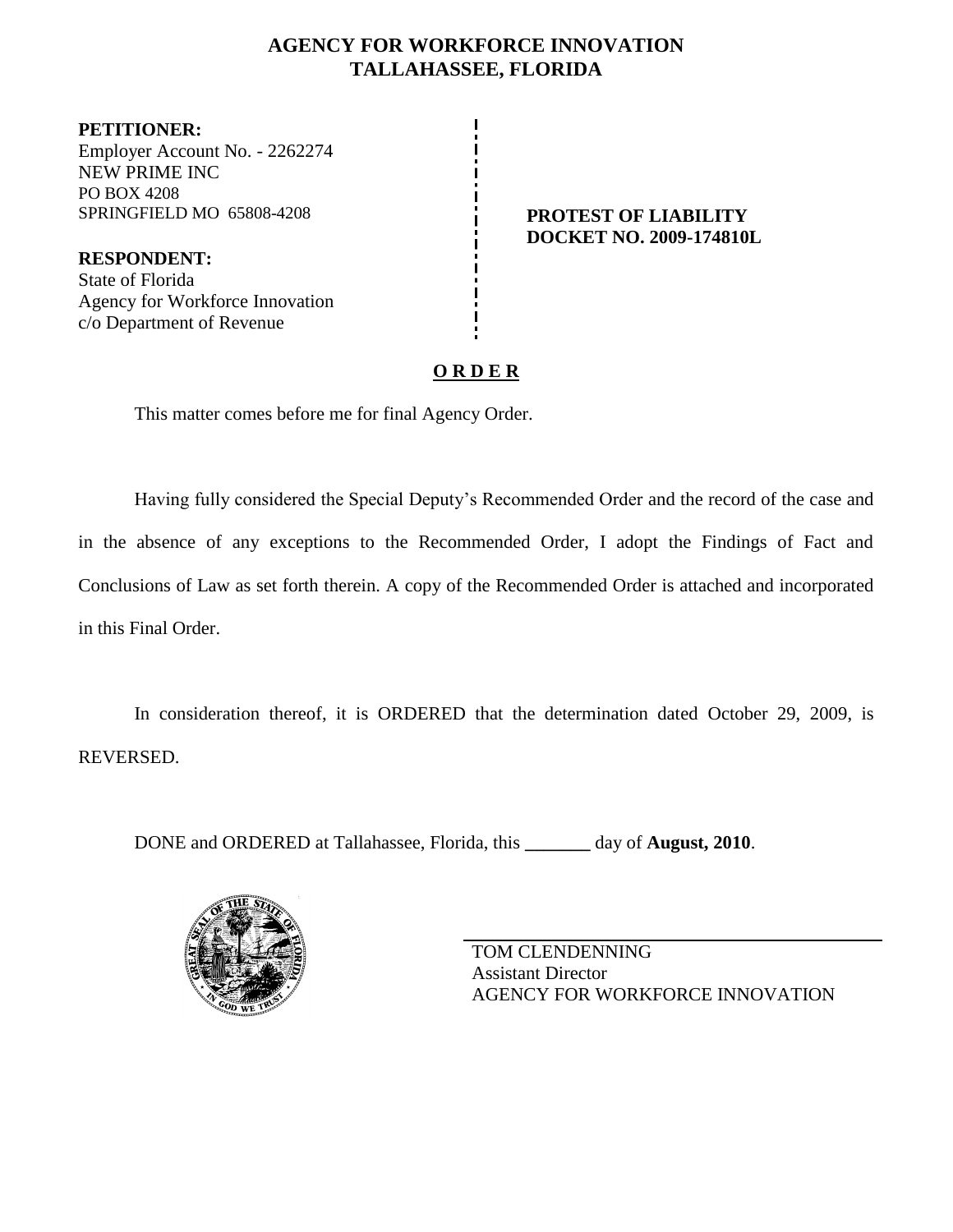MSC 345 CALDWELL BUILDING 107 EAST MADISON STREET TALLAHASSEE FL 32399-4143

#### **PETITIONER:**

Employer Account No. - 2262274 NEW PRIME INC PRIME INC PO BOX 4208 SPRINGFIELD MO 65808-4208

#### **PROTEST OF LIABILITY DOCKET NO. 2009-174810L**

## **RESPONDENT:** State of Florida

### Agency for Workforce Innovation c/o Department of Revenue

### **RECOMMENDED ORDER OF SPECIAL DEPUTY**

TO: Director, Unemployment Compensation Services Agency for Workforce Innovation

This matter comes before the undersigned Special Deputy pursuant to the Petitioner's protest of the Respondent's determination dated October 29, 2009.

After due notice to the parties, a telephone hearing was held on May 24, 2010. The Petitioner, represented by its General Counsel, appeared and testified. The Respondent, represented by a Department of Revenue Tax Specialist II, appeared and testified. The Joined Party appeared and testified.

The record of the case, including the recording of the hearing and any exhibits submitted in evidence, is herewith transmitted. Proposed Findings of Fact and Conclusions of Law were not received.

### **Issue:**

Whether services performed for the Petitioner by the Joined Party working as a truck driver constitute insured employment, and if so, the effective date of liability, pursuant to Section 443.036(19), 443.036(21); 443.1216, Florida Statutes.

### **Findings of Fact:**

- 1. The Petitioner is a Nebraska corporation which was formed in 1984 to operate a trucking company.
- 2. The Petitioner has two terminals located in Florida. The Petitioner established liability for payment of unemployment compensation tax to Florida in 2000.
- 3. Basically, the Petitioner utilizes two types of drivers to haul freight, company drivers who are employees of the Petitioner and drivers who either own their own trucks or lease trucks.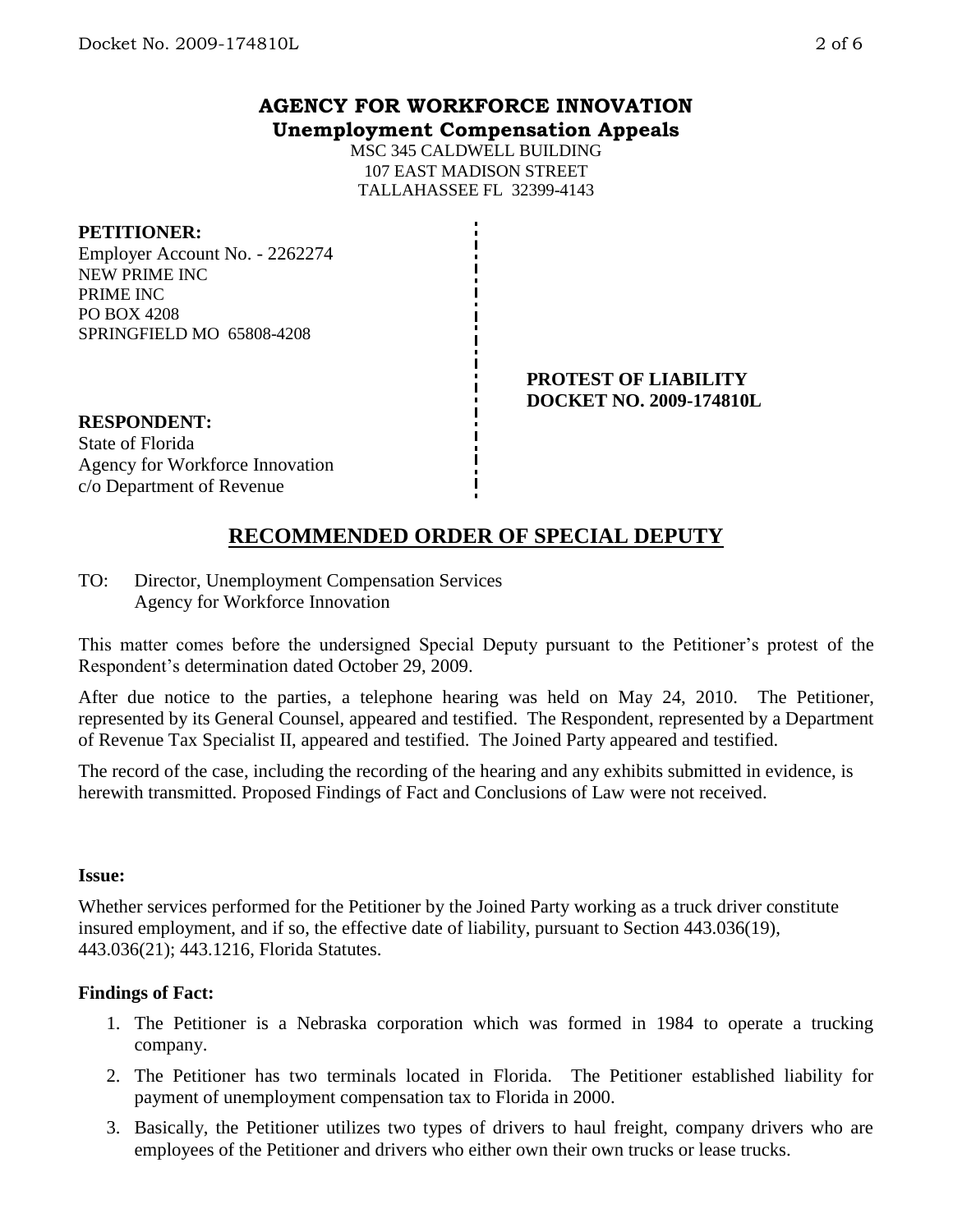- 
- 4. The Joined Party began working for the Petitioner in August 2007 as a company driver. Company drivers are paid based on the miles driven; however, the Joined Party was in training and was paid a weekly salary of \$400. The Joined Party was classified as an employee and payroll taxes were withheld from his pay.
- 5. The Joined Party determined from conversations with other drivers that he could make more money if he hauled the freight for the Petitioner using a truck that he owned or leased. When the Joined Party completed his training in November 2007 he chose to lease a truck from Success Leasing, a company that leases trucks to drivers. On November 15, 2007, The Joined Party and the Petitioner entered into an *Independent Contractor Operating Agreement.* The Joined Party could have continued working as a company driver but voluntarily chose to lease the truck. The Joined Party understood that he was classified as an independent contractor.
- 6. The *Independent Contractor Operating Agreement* provides that it is the intent of the Agreement to establish an independent contractor relationship at all times. The Agreement provides that the Joined Party was responsible for all operating and maintenance expenses including but not limited to fuel, fuel taxes, Federal Highway Use Taxes, tolls, ferries, detention accessorial services, tractor repairs, and a portion of the agent or brokerage fees. The Agreement provides that the Joined Party was free to either personally drive the truck or hire others to drive the truck for him. Either party had the right to terminate the agreement with thirty days written notice.
- 7. The Petitioner's company drivers are paid by the mile. Payroll taxes are withheld from the pay and at the end of the year the income is reported to the Internal Revenue Service as wages on Form W-2. The Petitioner provides fringe benefits to the company drivers including health insurance, dental insurance, life insurance, paid vacations, and retirement benefits. The Petitioner pays a portion of the insurance premiums. Company drivers work under a forced dispatch and do not have the right to decline any loads. The Petitioner is responsible for the cost of operating the truck including fuel, maintenance, repair, insurance, and licenses.
- 8. Truck drivers who own or lease the trucks are paid a percentage of the load. The Joined Party was responsible for all of the expenses of operating the truck which he leased. He was dispatched under a dispatch system that was separate from the system used to dispatch company drivers and the Joined Party had the right to obtain his own loads. He was notified in advance how much each load would pay and he had the right to choose or decline any load. No taxes were withheld from the Joined Party's pay and at the end of the year the total gross earnings were reported on Form 1099-MISC as nonemployee compensation. The Joined Party was not entitled to any fringe benefits such as health insurance, dental insurance, life insurance, paid time off, or retirement benefits. The Petitioner did make health insurance available to the Joined Party but the Joined Party was required to pay the entire premium. Like company drivers the Joined Party was required to adhere to the Department of Transportation rules and regulations as well as the laws of each state in which the Joined Party drove.
- 9. In April 2009 the Joined Party's truck lease terminated and the Joined Party did not have the funds available to exercise the option to purchase the truck. In August 2009 the Joined Party entered into a new lease agreement with Success Leasing and has been applying for work with trucking companies including the Petitioner.
- 10. The Joined Party's gross earnings from the Petitioner during 2008 were \$208,496.00. When the Joined Party filed his 2008 Individual Income Tax Return he attached Schedule C, Profit or Loss From Business. After deducting the costs of operating the truck the Joined Party had a net business income of \$38,269.
- 11. The Joined Party filed an initial claim for unemployment compensation benefits effective June 28, 2009. His filing on that date established a base period consisting of the calendar year 2008. When the Joined Party did not receive credit for his earnings an investigation was assigned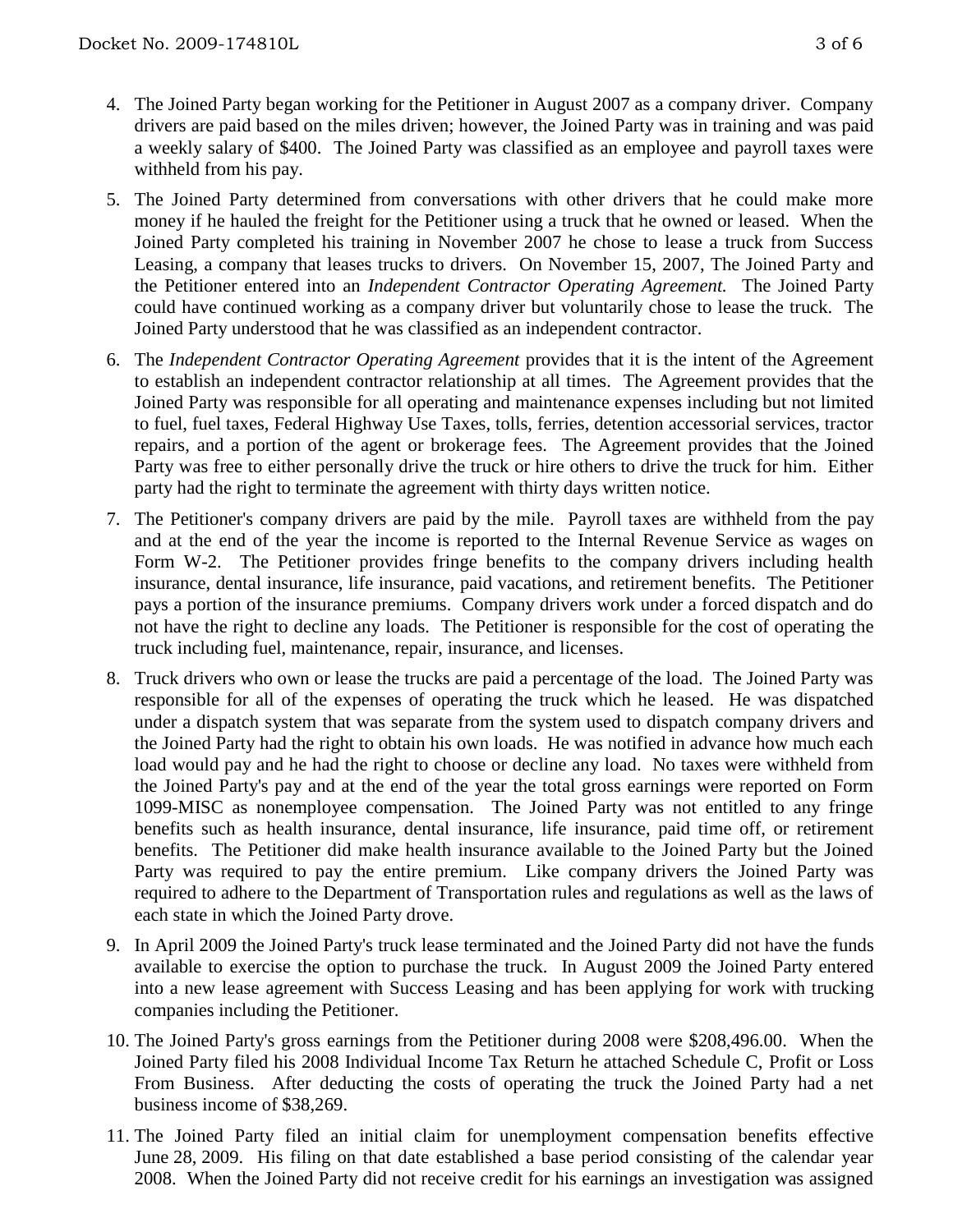to the Department of Revenue to determine whether the Joined Party performed services as an employee or as an independent contractor. On October 29, 2009, the Department of Revenue issued a determination holding that the Joined Party was an employee of the Petitioner retroactive to January 1, 2008.

### **Conclusions of Law:**

- 12. The issue in this case, whether services performed for the Petitioner constitute employment subject to the Florida Unemployment Compensation Law, is governed by Chapter 443, Florida Statutes. Section 443.1216(1)(a)2., Florida Statutes, provides that employment subject to the chapter includes service performed by individuals under the usual common law rules applicable in determining an employer-employee relationship.
- 13. The Supreme Court of the United States held that the term "usual common law rules" is to be used in a generic sense to mean the "standards developed by the courts through the years of adjudication." United States v. W.M. Webb, Inc., 397 U.S. 179 (1970).
- 14. The Supreme Court of Florida adopted and approved the tests in 1 Restatement of Law, Agency 2d Section 220 (1958), for use to determine if an employment relationship exists. See Cantor v. Cochran, 184 So.2d 173 (Fla. 1966); Miami Herald Publishing Co. v. Kendall, 88 So.2d 276 (Fla. 1956); Magarian v. Southern Fruit Distributors, 1 So.2d 858 (Fla. 1941); see also Kane Furniture Corp. v. R. Miranda, 506 So.2d 1061 (Fla. 2d DCA 1987).
- 15. Restatement of Law is a publication, prepared under the auspices of the American Law Institute, which explains the meaning of the law with regard to various court rulings. The Restatement sets forth a nonexclusive list of factors that are to be considered when judging whether a relationship is an employment relationship or an independent contractor relationship.
- 16. 1 Restatement of Law, Agency 2d Section 220 (1958) provides:
	- (1) A servant is a person employed to perform services for another and who, in the performance of the services, is subject to the other's control or right of control.
	- (2) The following matters of fact, among others, are to be considered:
		- (a) the extent of control which, by the agreement, the business may exercise over the details of the work;
		- (b) whether or not the one employed is engaged in a distinct occupation or business;
		- (c) the kind of occupation, with reference to whether, in the locality, the work is usually done under the direction of the employer or by a specialist without supervision;
		- (d) the skill required in the particular occupation;
		- (e) whether the employer or the worker supplies the instrumentalities, tools, and the place of work for the person doing the work;
		- (f) the length of time for which the person is employed;
		- $(g)$  the method of payment, whether by the time or by the job;
		- (h) whether or not the work is a part of the regular business of the employer;
		- (i) whether or not the parties believe they are creating the relation of master and servant;
		- (j) whether the principal is or is not in business.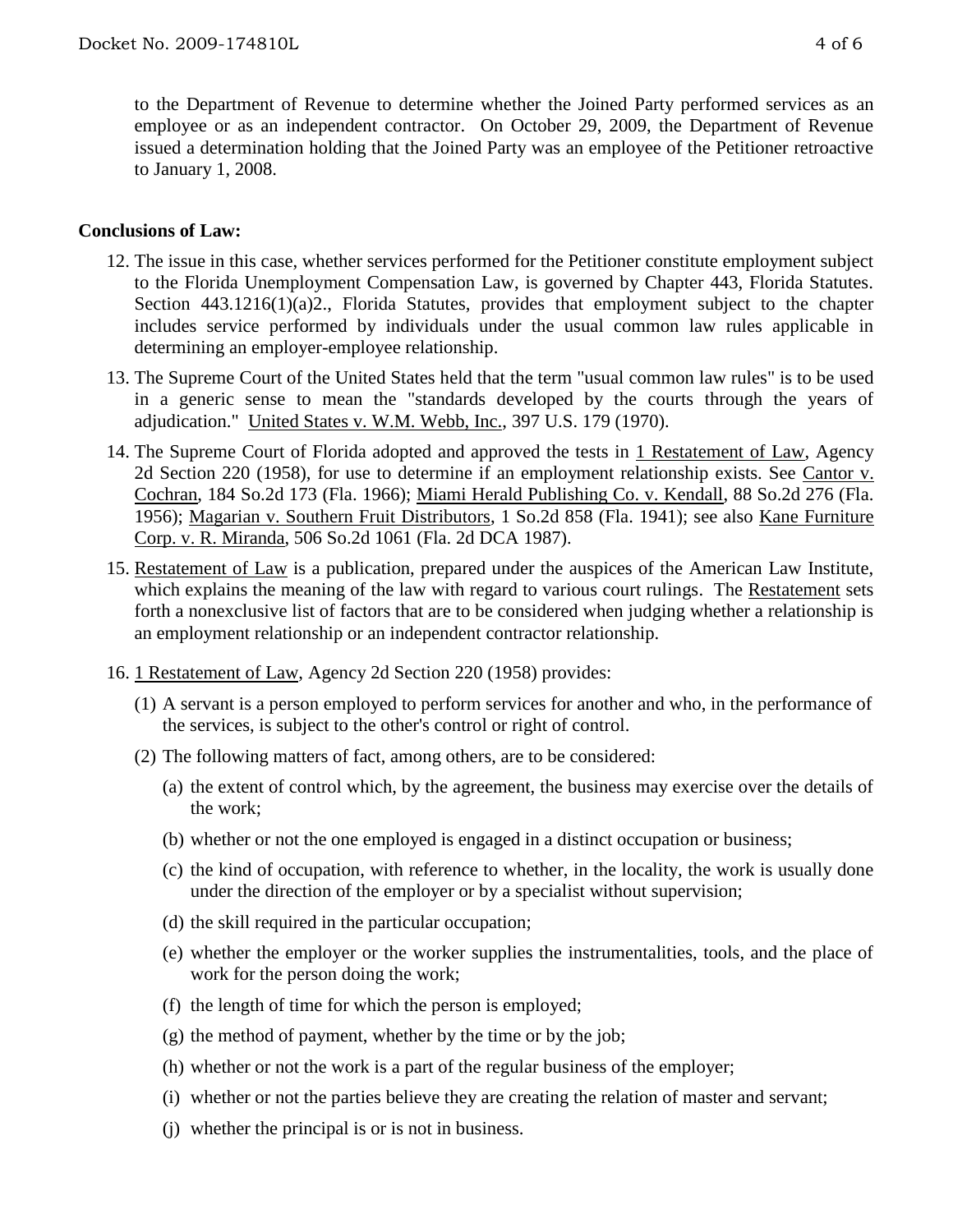- 17. Comments in the Restatement explain that the word "servant" does not exclusively connote manual labor, and the word "employee" has largely replaced "servant" in statutes dealing with various aspects of the working relationship between two parties.
- 18. In Department of Health and Rehabilitative Services v. Department of Labor & Employment Security, 472 So.2d 1284 (Fla. 1<sup>st</sup> DCA 1985) the court confirmed that the factors listed in the Restatement are the proper factors to be considered in determining whether an employer-employee relationship exists. However, in citing La Grande v. B&L Services, Inc., 432 So.2d 1364, 1366 (Fla.  $1<sup>st</sup>$  DCA 1983), the court acknowledged that the question of whether a person is properly classified an employee or an independent contractor often cannot be answered by reference to "hard and fast" rules, but rather must be addressed on a case-by-case basis.
- 19. The evidence reveals significant differences between the way the Joined Party performed services as a company driver and the way the Joined Party performed services under the *Independent Contractor Operating Agreement.* Under the Agreement the Joined Party determined when to work and what loads to haul. He was not required to personally drive the truck and was free to hire others to drive the truck for him. The Joined Party had an investment in a business and had significant business expenses. The Agreement states that it is the intent of the parties to establish an independent contractor relationship and the Joined Party understood that he was entering into an independent contractor relationship. The Florida Supreme Court held that in determining the status of a working relationship, the agreement between the parties should be examined if there is one. The agreement should be honored, unless other provisions of the agreement, or the actual practice of the parties, demonstrate that the agreement is not a valid indicator of the status of the working relationship. Keith v. News & Sun Sentinel Co., 667 So.2d 167 (Fla. 1995).
- 20. As a company driver the Joined Party was paid a weekly salary while in training. After training the Joined Party would have been paid by the mile and the Petitioner would have been responsible for all expenses. Taxes were withheld from the pay and the Joined Party would have been eligible for fringe benefits. The Joined Party's wages were reported on Form W-2. Since the Petitioner was responsible for the expenses of operating the truck, including the Joined Party's wages, the Petitioner was at risk of suffering a financial loss from the services performed by the Joined Party. When the Joined Party chose to lease a truck the Joined Party became responsible for the expenses of operation and, because of the significant operating expenses, the Joined Party exposed himself to the risk of suffering a financial loss from performing services. The Joined Party had the right to increase his profits by choosing which loads to haul.
- 21. Whether the Joined Party worked as a company driver or a driver operating his own truck, the Joined Party was subject to the control of government regulation. Regulation imposed by governmental authorities does not evidence control by the employer. NLRB v. Associated Diamond Cabs, Inc.,702 F.2d 912, 922 (11th Cir. 1983).
- 22. The "extent of control" referred to in Restatement section 220(2)(a), has been recognized as the most important factor in determining whether a person is an independent contractor or an employee. Employees and independent contractors are both subject to some control by the person or entity hiring them. The extent of control exercised over the details of the work turns on whether the control is focused on the result to be obtained or extends to the means to be used. A control directed toward means is necessarily more extensive than a control directed towards results. Thus, the mere control of results points to an independent contractor relationship; the control of means points to an employment relationship. Furthermore, the relevant issue is "the extent of control which, by the agreement, the master may exercise over the details of the work." Thus, it is the right of control, not actual control or actual interference with the work, which is significant in distinguishing between an independent contractor and an employee. Harper ex rel. Daley v. Toler, 884 So.2d 1124 (Fla. 2nd DCA 2004).